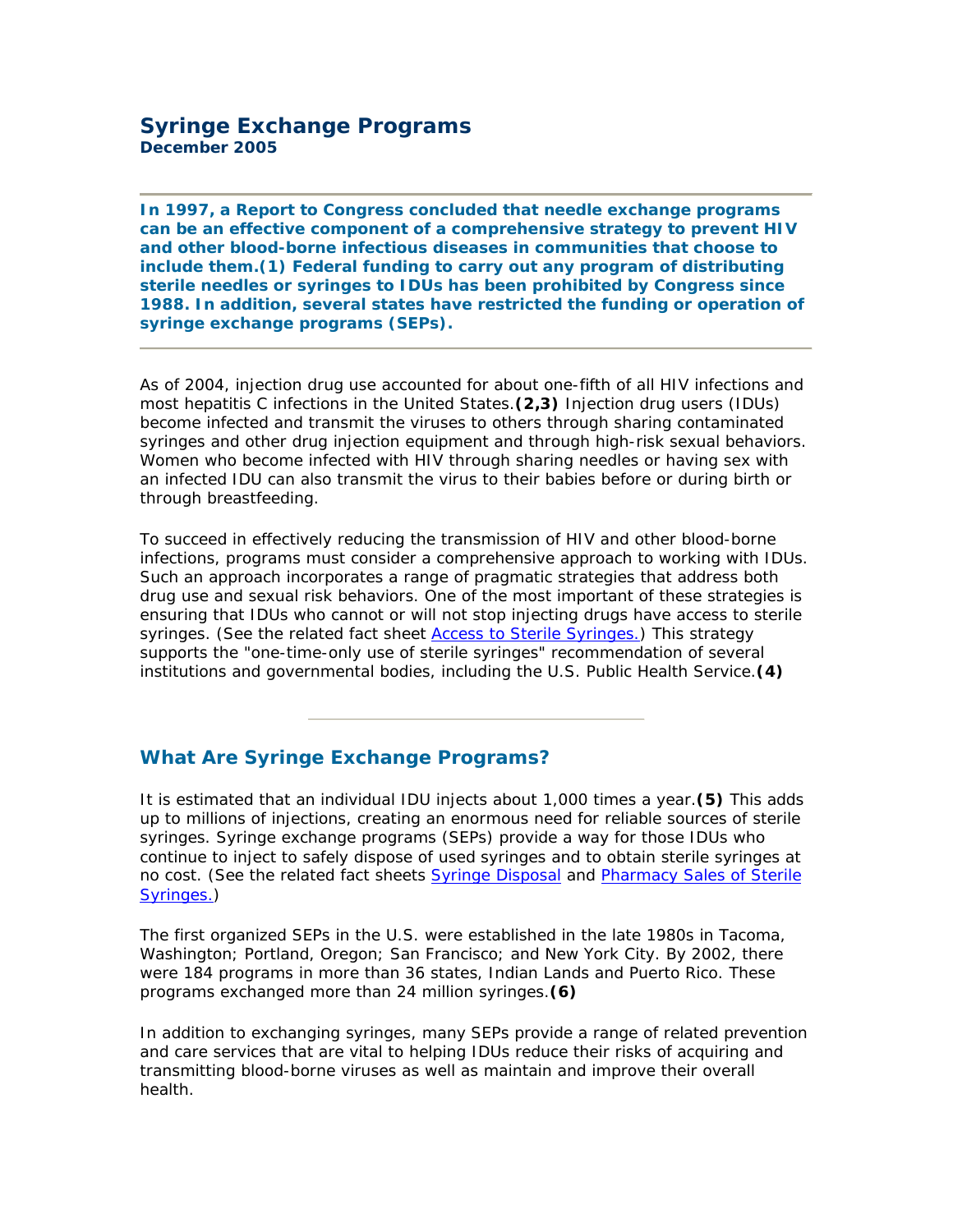These services may include:

- HIV/AIDS education and counseling;
- condom distribution to prevent sexual transmission of HIV and other sexually transmitted diseases (STDs);
- referrals to substance abuse treatment and other medical and social services;
- distribution of alcohol swabs to help prevent abscesses and other bacterial infections;
- on-site HIV testing and counseling and crisis intervention;
- screening for tuberculosis (TB), hepatitis B, hepatitis C, and other infections; and
- primary medical services.

SEPs operate in a variety of settings, including storefronts, vans, sidewalk tables, health clinics, and places where IDUs gather. They vary in their hours of operation, with some open for 2-hour street-based sessions several times a week, and others open continuously. They also vary in the number of syringes allowed for exchange. Many also conduct outreach efforts in the neighborhoods where IDUs live.*(7)*

## **What Is the Public Health Impact of SEPs?**

SEPs have been shown to be an effective way to link some hard-to-reach IDUs with important public health services, including TB and STD screening and treatment. Through their referrals to substance abuse treatment, SEPs can help IDUs stop using drugs.*(8)* Studies also show that SEPs do not encourage drug use among SEP participants or the recruitment of first-time drug users. In addition, a number of studies have shown that IDUs will use sterile syringes if they can obtain them.*(9)* SEPs provide IDUs with an opportunity to use sterile syringes and share less often.*(10)*

The results of this research, and the clear dangers of syringe sharing, led the National Institutes of Health Consensus Panel on HIV Prevention to stated that:*(11)*

"An impressive body of evidence suggests powerful effects from needle exchange programs....Studies show reduction in risk behavior as high as 80%, with estimates of a 30% or greater reduction of HIV in IDUs."

Economic studies have concluded that SEPs are also cost effective. At an average cost of \$0.97 per syringe distributed, SEPs can save money in all IDU populations where the annual HIV seroincidence exceeds 2.1 per 100 person years.*(12)* The cost per HIV infection prevented by SEPs has been calculated at \$4,000 to \$12,000, considerably less than the estimated \$190,000 medical costs of treating a person infected with HIV.*(13)*

## **What Issues Do SEPs Face?**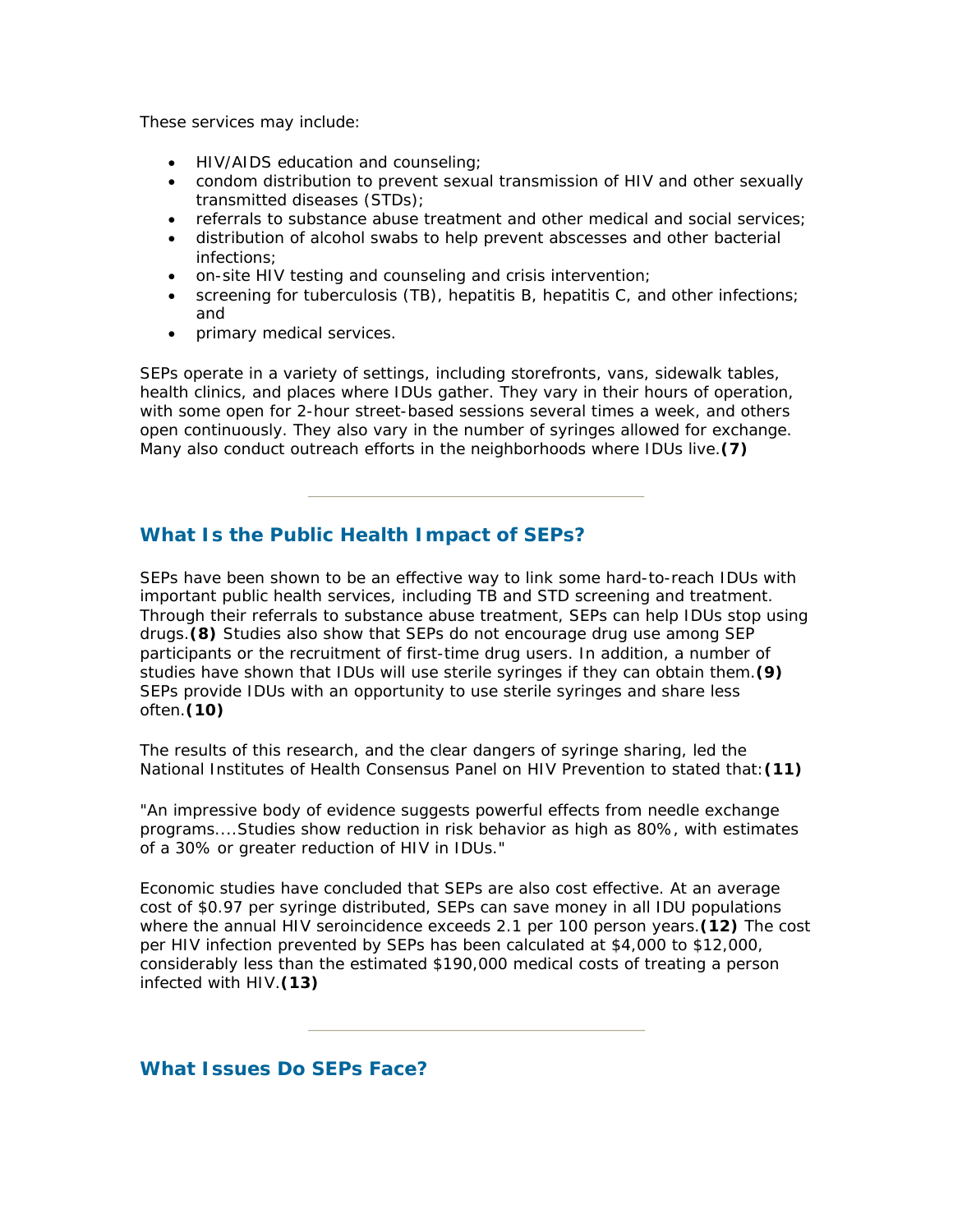SEPs face a variety of issues in their operation. One of the most substantial is coverage. For example, Montreal—a city that has active and well-supported SEPs, allows sales of syringes without prescription, and encourages pharmacy sales—was able to meet less than 5 percent of the need for sterile syringes in 1994.*(14)* Of the 126 SEPs participating in a 2002 survey, the 11 largest exchanged almost half of the 24.8 million syringes exchanged. Most of the remaining SEPs exchanged much smaller numbers (the 22 smallest volume SEPs exchanged fewer than 5,000 syringes each).*(6)*

SEPs also face significant legal and regulatory restrictions. For example, 47 states have drug paraphernalia laws that establish criminal penalties for the distribution and possession of syringes. Eight states and one territory have laws that prohibit dispensing or possessing syringes without a valid medical prescription. (See the related fact sheet, [State and Local Policies Regarding IDUs'](AED_IDU_POL.htm) Access to Sterile [Syringes](AED_IDU_POL.htm).) Public health authorities in communities have employed a number of strategies to ensure the legal provision of SEP services, including declaring public health emergencies.*(15)*

Local community opposition also can be an issue. Residents may be concerned that the programs will encourage drug use and drug traffic and increase the number of used discarded syringes in their neighborhoods. Studies have found no evidence of increases in discarded syringes around SEPs.*(16)* Finally, some IDUs avoid SEPs because they fear that using a program that serves IDUs will identify them as IDUs. For others, the fear of arrest, fines, and possible incarceration if caught carrying syringes to or from the SEP is a potent deterrent.*(17)*

## **What Have Communities Done?**

Activities have included:

- Supporting community-based discussions of the role that SEPs can play in comprehensive HIV and viral hepatitis prevention and care programs, in particular in getting SEP users into substance abuse treatment programs.
- Educating policy makers about the facts of injection-related transmission of blood-borne pathogens and the public health benefits of providing access to sterile syringes as part of a comprehensive public health approach.
- Encouraging collaborative review of the public health impact of repealing drug paraphernalia laws that penalize the possession or carrying of syringes.

# **For More Information**

Read *[A Comprehensive Approach: Preventing Blood-Borne Infections Among](/idu/pubs/ca/toc.htm)  [Injection Drug Users,](/idu/pubs/ca/toc.htm)* which provides extensive background information on HIV and viral hepatitis infection in IDUs and on the legal, social, and policy environment. It also describes strategies and principles for addressing these issues.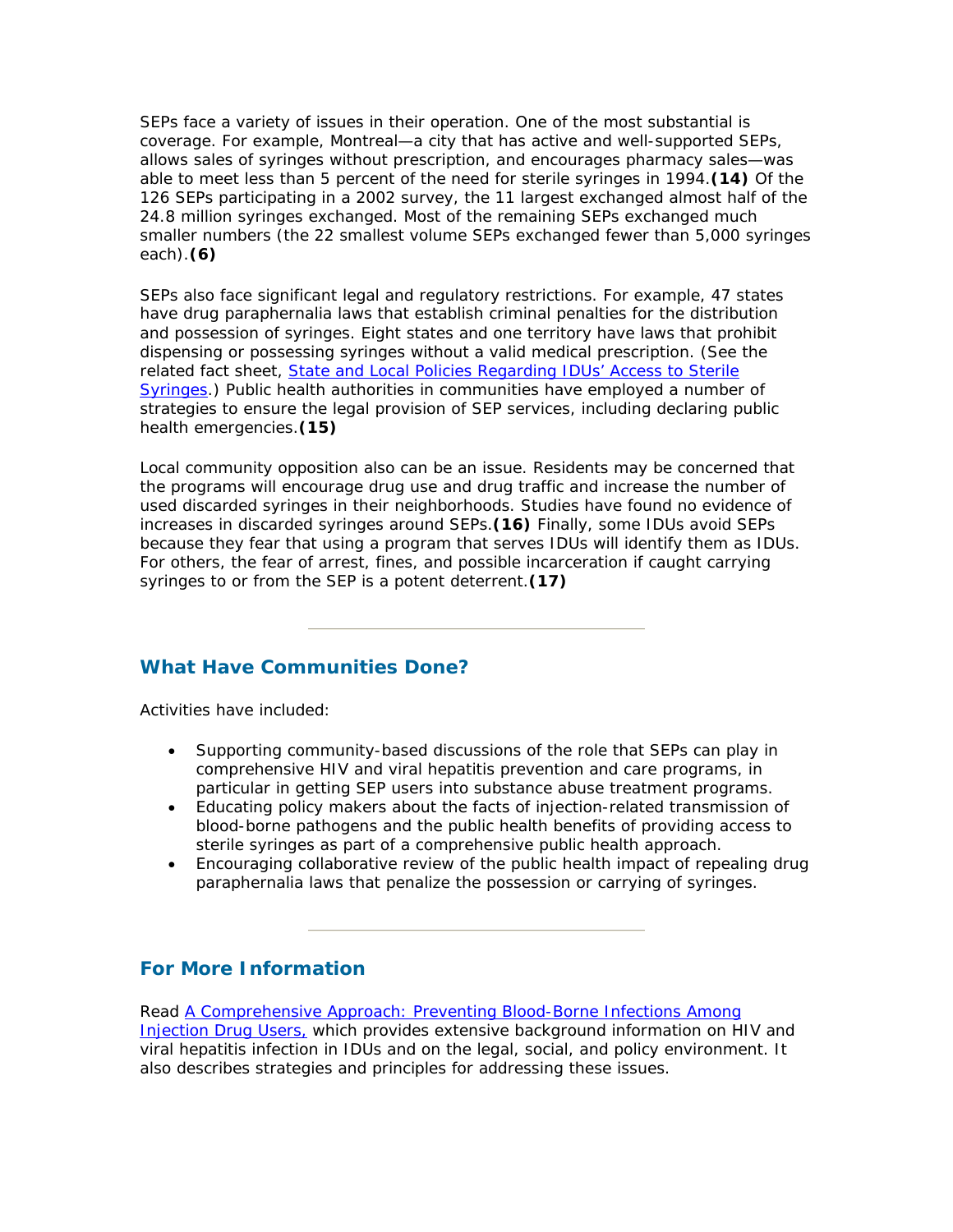### **Sources**

1. Shalala, DE. *Needle Exchange Programs in America: Review of Published Studies and Ongoing Research.* Report to the Committee on Appropriations for the Departments of Labor, Health and Human Services, Educations and Related Agencies. February 18, 1997

2. Glynn M, Rhodes P. Estimated HIV prevalence in the United States at the end of 2003. 2005 National HIV Prevention Conference; June 12–15, 2005. Atlanta, GA. Abstract T1-B1101.

3. Centers for Disease Control and Prevention (CDC). [Hepatitis C fact](http://www.cdc.gov/ncidod/diseases/hepatitis/c/fact.htm) sheet. Accessed December 22, 2005 from http://www.cdc.gov/ncidod/diseases/hepatitis/c/fact.htm.

4. Centers for Disease Control and Prevention, Health Resources and Services Administration, National Institute on Drug Abuse and Substance Abuse and Mental Health Services Administration. [HIV prevention bulletin: Medical advice for persons](/idu/pubs/hiv_prev.htm)  [who inject illicit drugs.](/idu/pubs/hiv_prev.htm) May 9, 1997.

5. Lurie P, Jones TS, Foley J. A sterile syringe for every drug user injection: how many injections take place annually, and how might pharmacists contribute to syringe distribution? *Journal of Acquired Immune Deficiency Syndromes and Human Retrovirology* 1998;18(Suppl 1):S45-S51.

6. Centers for Disease Control and Prevention (CDC). Update: syringe exchange programs— United States, 2002. *Morbidity and Mortality Weekly Report* 2005; 54(27);673-676

7. Centers for Disease Control and Prevention (CDC). Update: syringe exchange programs— United States, 1997. *Morbidity and Mortality Weekly Report* 1998;47(31):652-655.

8. Vlahov D, Junge B. The role of needle exchange programs in HIV prevention. *Public Health Reports* 1998;113(Suppl 1):75-80.

9. Des Jarlais DC, Friedman SR, Sotheran JL, Wenston J, Marmor M, Yancovitz SR, Frank B, Beatrice S, Mildvan D. Continuity and change within an HIV epidemic: injecting drug users in New York City, 1984-1992. *JAMA* 1994;271:121-127.

10. Heimer R, Khoshnood K, Bigg D, Guydish J, Junge B. Syringe use and reuse: effects of needle exchange programs in three cities. *Journal of Acquired Immune Deficiency Syndromes and Human Retrovirology* 1998;18(Suppl 1):S37-S44.

11. National Institutes of Health. [Consensus Development Statement. Interventions](http://consensus.nih.gov/1997/1997PreventHIVRisk104html.htm)  [to prevent HIV risk behaviors](http://consensus.nih.gov/1997/1997PreventHIVRisk104html.htm), February 11-13, 1997: 7-8.

12. Lurie P, Gorsky R, Jones TS, Shomphe L. An economic analysis of needle exchange and pharmacy-based programs to increase sterile syringe availability for